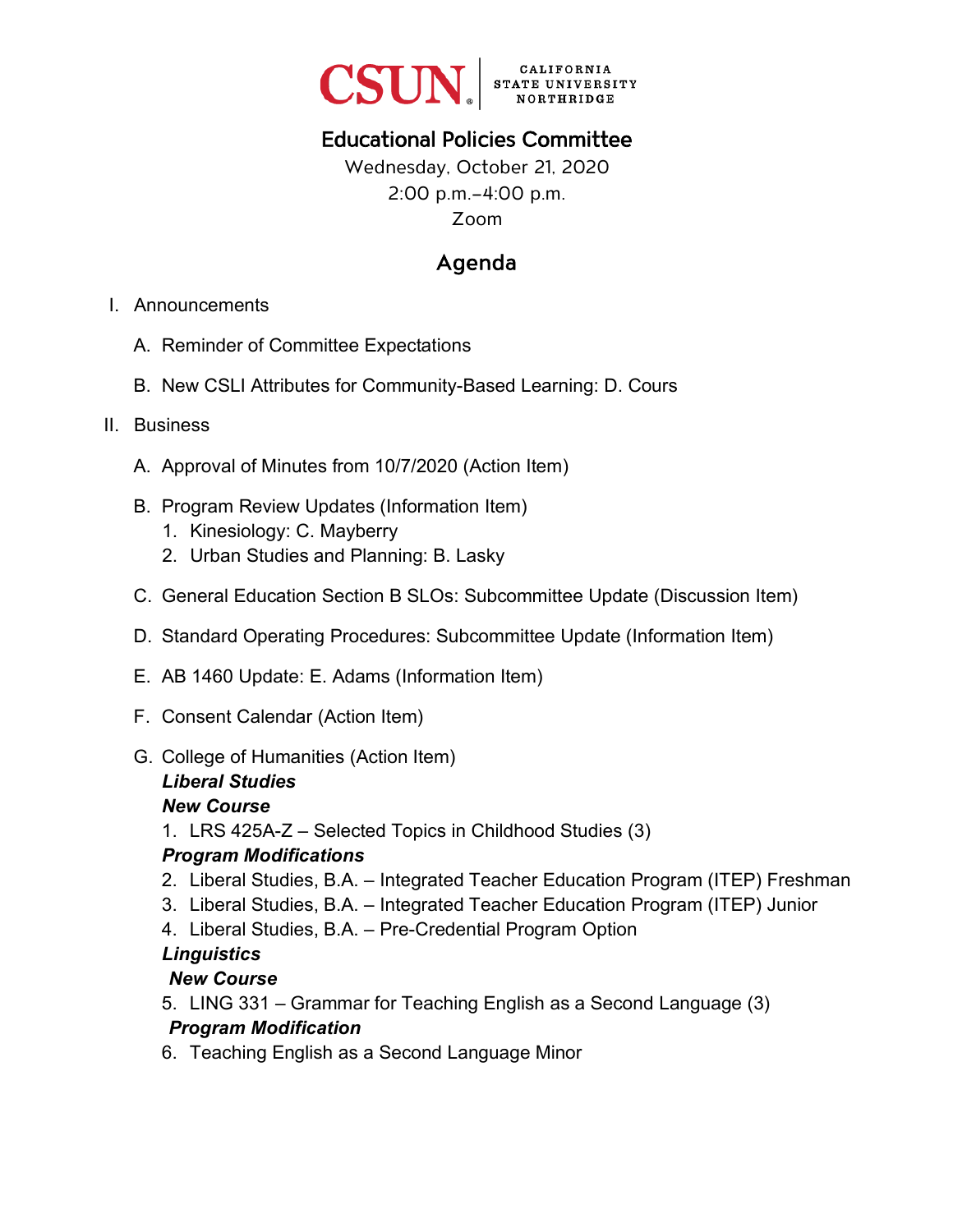- H. Mike Curb College of Arts, Media, and Communication (Information Item)
	- 1. Cinema and Television Arts, B.A. Option in Television Production Memo
- I. Mike Curb College of Arts, Media, and Communication (Action Item) *Cinema and Television Arts*

*New Course* 1. CTVA 370 – Immersive Audio Production (3) *Music New Courses*

- 2. MUS 230M Mariachi (1)
- 3. MUS 330M Mariachi (1)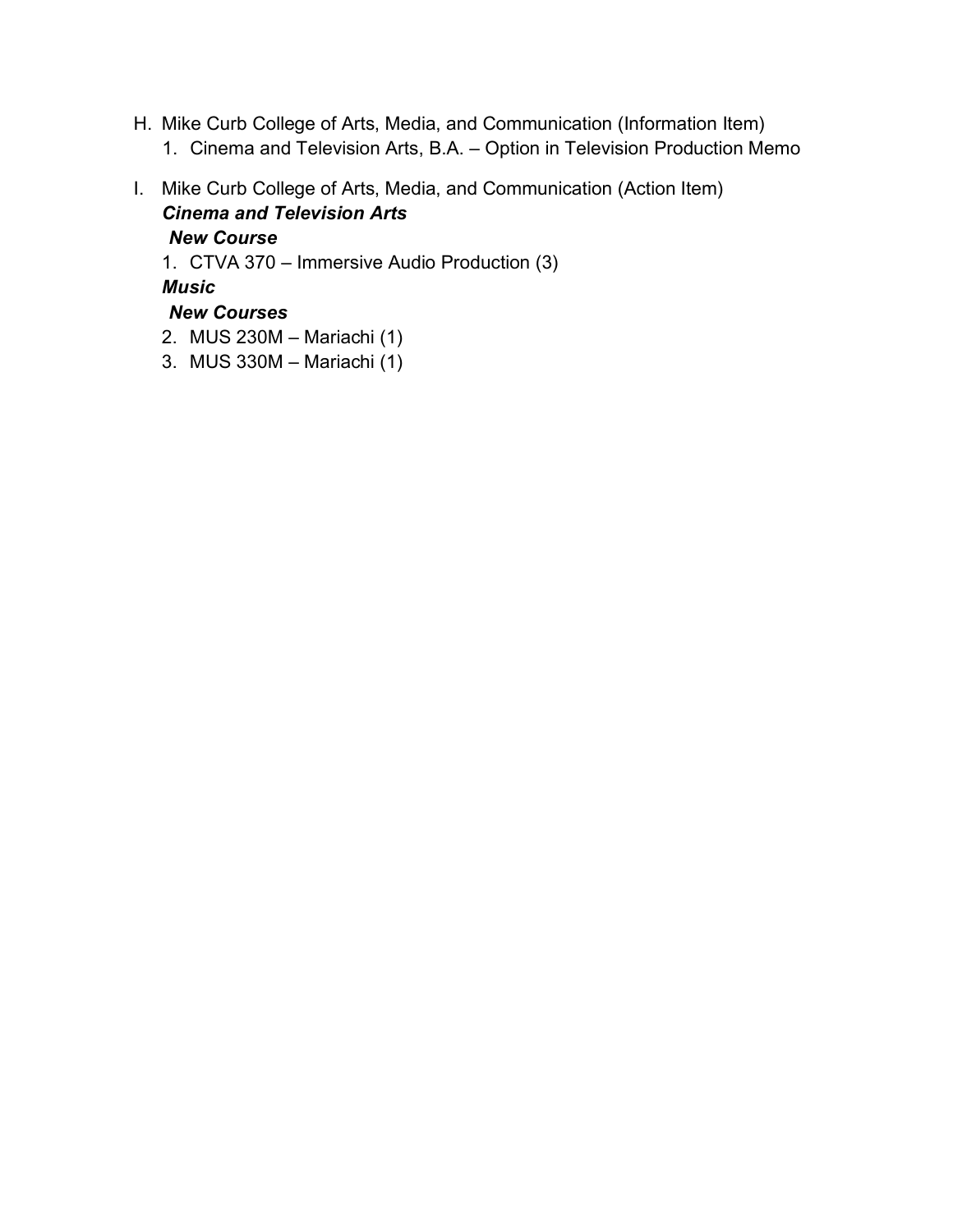

# Educational Policies Committee

Wednesday, October 21, 2020 2:00 p.m.–4:00 p.m. Zoom

# Consent Calendar

Some curriculum proposals will be moved onto a "consent calendar" on the agenda. The purpose of the consent calendar will be to expedite items deemed to be minor and noncontroversial. The Chair of EPC will move items onto the consent calendar in consultation with the Executive Secretary of the Committee. All of these items will remain available for review by all EPC members and any EPC member may remove an item from the consent calendar at any time prior to or during the meeting at which the item is to be considered. Items on the consent calendar will be acted upon as a single item. (EPC Standard Operating Procedures, page 3.)

A. College of Humanities

#### *Central American Studies*

### *Program Modification*

1. Central American Studies Minor

#### *Religious Studies Course Modification*

- 2. RS 367 The Cognitive Science of Religion (3) *Change course title, short title and description*
- B. Mike Curb College of Arts, Media, and Communication *Art*

# *Course Modification*

1. ART 200 – Art, Media and Visualization (3) *Change course description and requisites*

### *Communication Studies*

# *New Course (Returning from 9/16/20 for addition of WI matrix)*

1. COMS 312 – Health Communication (3) *Proposed for GE Section D1 Social Sciences*

### *Journalism*

# *Course Modifications*

- 2. JOUR 315 Broadcast Reporting (3) *Change course description and requisites*
- 3. JOUR 494AEE Internship (1) *Change course description and requisites*
- 4. JOUR 494BEE Internship (2) *Change course description and requisites*